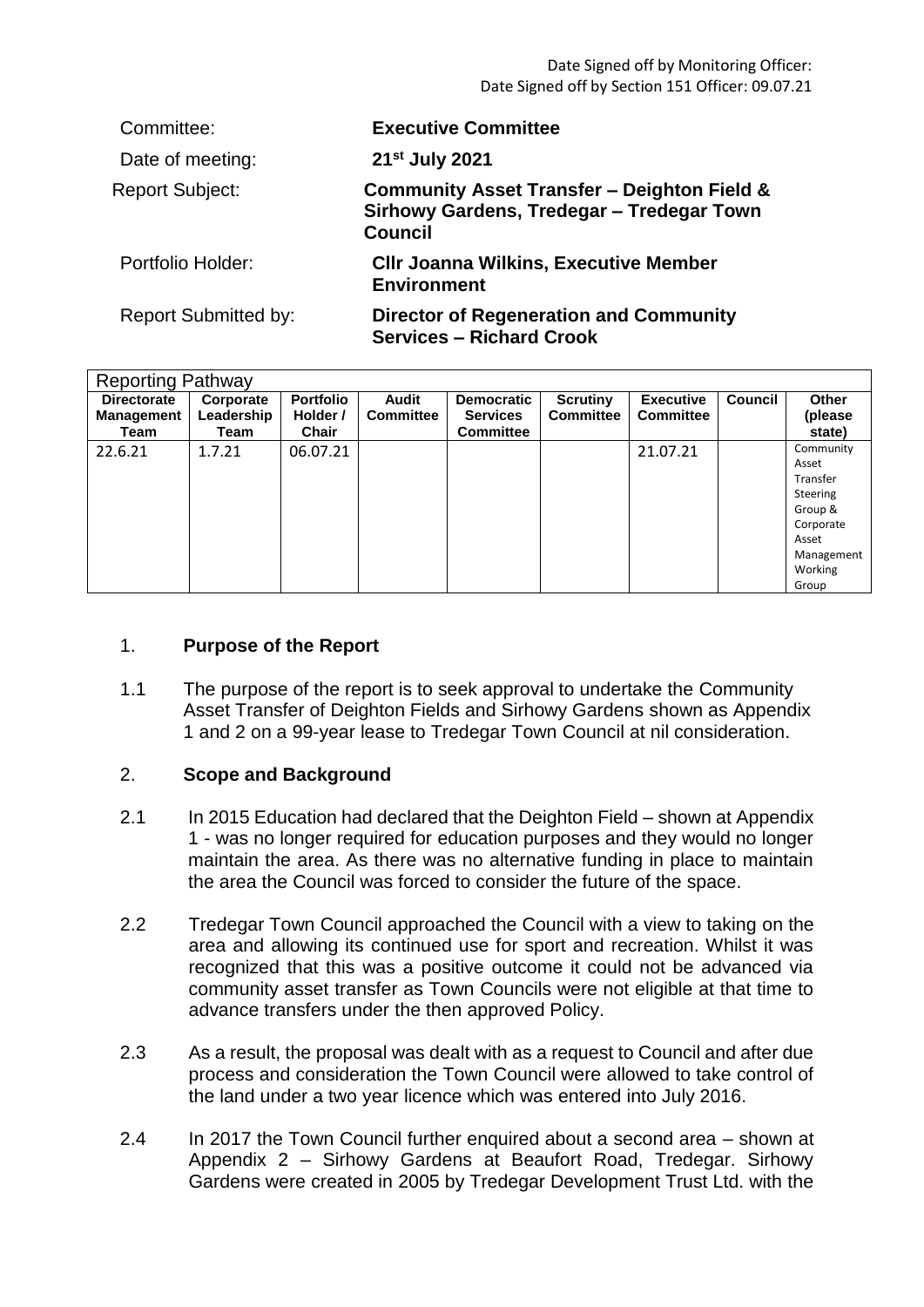support of Blaenau Gwent County Borough Council. The area provides an open green space in the Sirhowy area and was intended to have been maintained by the Development Trust.

- 2.5 The Trust was dissolved in 2005 and the land reverted back to the Council. The Council had continued to maintain the area since then but in the absence of any dedicated budget and with pressures on existing budgets this has been limited in its scope.
- 2.6 The Town Council recognized the limitations on maintenance and felt that by taking on the area they could again ensure its continued use as a garden and undertake a more frequent maintenance regime than that undertaken by the Borough Council. The proposal was approved and a new 2 year licence covering both areas was entered into in February 2018.
- 2.7 In July 2018 the Council altered its Community Asset Transfer Policy and it now allows Town Councils to take on facilities under community asset transfer.
- 2.8 Tredegar Town Council have now submitted proposals to take the two sites on under the CAT procedure. They have asked for a 99-year lease on the basis that this will protect them from loss to the community and justify monies spent year on year as well as preventing any change of use.
- 2.9 They will continue to operate the facilities as they are now but may seek funding to improve the Deighton Field to potentially include toilets and changing facilities.
- 2.10 As the sites have both been under the control of the Town Council and are funded directly from their revenue funding a simpler application than normal was facilitated,
- 2.11 The proposals have been circulated to the CAT Steering Group, Local Members and Executive Member. They would also normally be circulated to the Town Council but as they are the ones making the application that was not done in this case.
- 2.12 Two members of the Steering Group came back to support the application as did one of the local Members. No adverse feedback was received.
- 2.13 The proposals were also advertised under the Local Government Act 1972 S123 as a loss of public open space. No representations were received as a result of the advert.
- 2.14 An earlier version of this report and appendices has been circulated to Corporate Asset Management Working Group Members. No objections were received and two queries relating to school use (of Deighton) and public liability insurance on the sites were answered.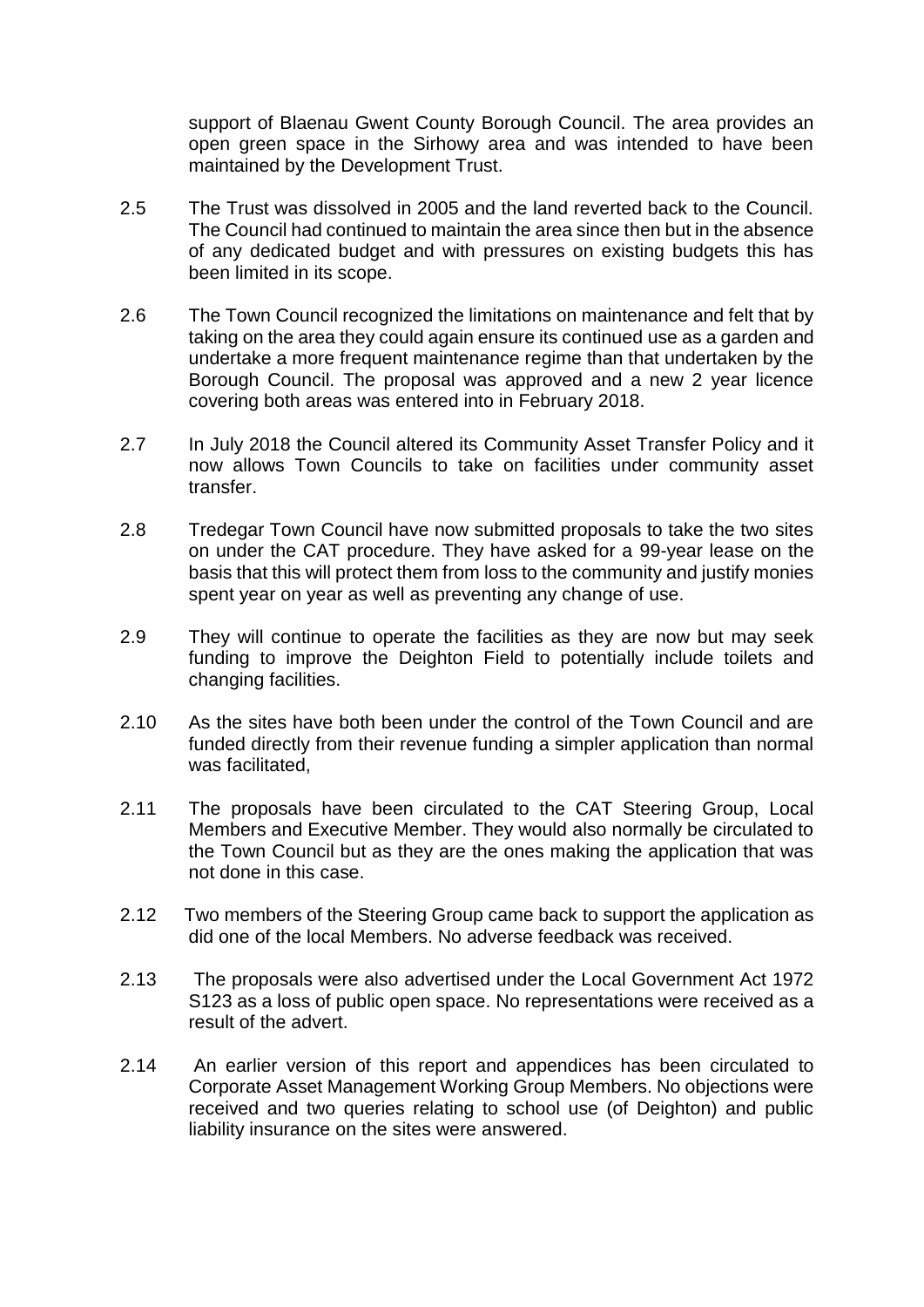- 2.15 The Town Council had been advised that officers were prepared to recommend to Executive that a 99-year lease be agreed but wanted to establish if there were a willingness to consider a break clause in the lease to protect the Councils interest should either of the sites be considered for alternative uses in the future. The Town Council confirmed they did not wish to consider a break clause and wished to proceed with the 99-year lease.
- 2.16 There are no plans for alternative uses for either area and it is recognized that the Town Council's main drivers in taking the areas on has been to ensure they are protected from any redevelopment and remain available for the public to utilise. Given the intentions of the Town Council and the nature of the organization the Team Manager Estates and Asset Management is prepared to recommend the transfer of the two areas on a 99-year lease with no break clauses.

## 3. **Options for Recommendation**

- 3.1 The Options presented for consideration are as follows: -
- 3.2 **Option 1** – Terminate existing licences and take the two areas back into Council control. The Council has no requirements nor budget for the two areas.
- 3.3 **Option 2** – Permit the transfer of the two areas on a 99-year lease but only subject to a rolling 10 year break clause.
- 3.4 **Option 3** – Permit the transfer of the two areas on a 99-year lease with no break clause.
- 3.5 The preferred option is **Option 3.**
- 4. **Evidence of how does this topic supports the achievement of the Corporate Plan / Statutory Responsibilities / Blaenau Gwent Well-being Plan**
- 4.1 **BGCC Corporate Plan/Well-Being Objectives 2018-2022**
- 4.2 In 2018 the Council developed a new core vision: Proud Heritage, Strong Communities, Brighter Future
- 4.3 Under this vision sits the plan to forge 'Strong & Environmentally Smart Communities'. Linking this to the Well Being Plan, the council will work to:
	- Create safe and friendly communities
	- Look after and protect the environment
	- Encourage and enable people to make healthy lifestyle choices in places that they live, learn, work and play.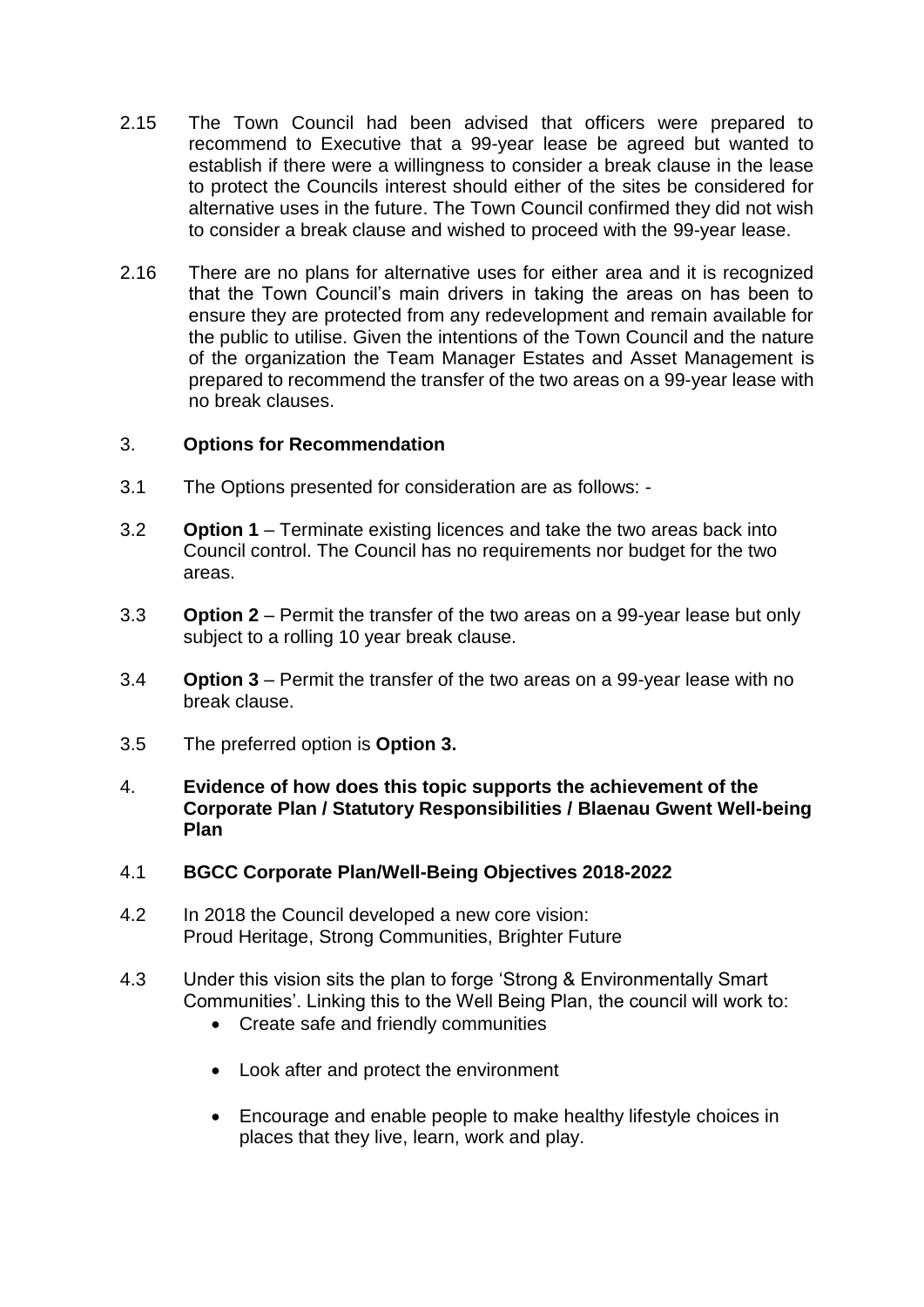- 4.4 One of the ways that BGCC will achieve this is to '*take a strategic approach to the management of our land and property services in different ways (Community Asset Transfers)*'
- 4.5 The council will do this by encouraging '*Communities to work with the Council to ensure services are retained locally (Community Asset Transfers)*'.
- 4.6 The Corporate Plan also lays out BGCC's aim to be an ambitious and innovative council delivering the quality services we know matter to our communities. One of the ways this will be achieved is '*To be a strong and effective partner and collaborate where possible to deliver financial, business and community benefits*'.
- 4.7 With the proposed transfer to the Town Council, this proposal will ensure that BGCC meets its Corporate Plan 2018-22 to:
	- Think for the long term
	- Take an integrated approach
	- Take a preventative approach
	- Collaborate
	- **•** Involvement
- 4.8 The proposals for Deighton Field and Sirhowy Gardens therefore will help meet priorities and objectives in both the Corporate Plan and Blaenau Gwent Well-being Plan.

## 5. **Implications Against Each Option**

#### 5.1 *Impact on Budget*

- 5.2 As the facilities have been the responsibility of Tredegar Town Council for the last two years there are no financial savings for the Council.
- 5.3 The Council's Community Asset Transfer Policy sets out that any transfer of premises would usually be by way of lease or licence. It is proposed that the lease would be at nil consideration or one peppercorn. This would allow the Group to devote resources to operating the changing room and pitches as well as investigating external funding opportunities.
- 5.4 Should the Council be minded to dispose of the property at an undervalue, it will need to comply with the Local Government Act 1972, General Disposal Consent (Wales) 2003 – Disposal of Land in Wales for Less than Best Consideration, which came into effect on 31st December 2003 and removes the requirement for Authorities to seek specific consent for any disposal and undervalue where the Authority considers that the disposal is in the interest of the economic, social or environmental wellbeing of the whole or part of its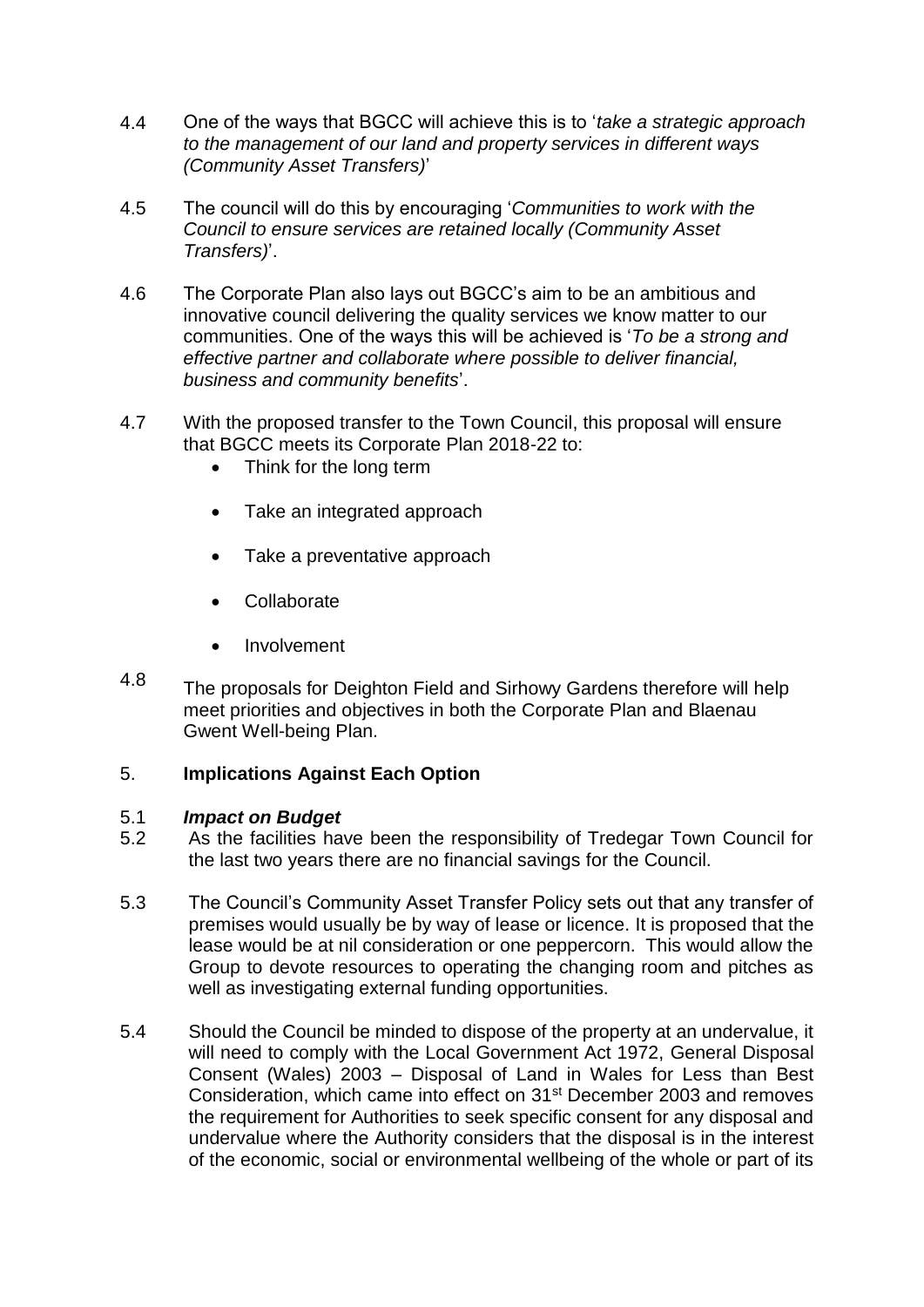area, or any persons resident or present in the area and the undervalue is £2,000,000.00 Million Pounds (two million pounds) or less.

- 5.5 As the proposed long term lease is in excess of 7 years, the Council will need to comply with these requirements. The amount of undervalue of the disposal being certified by a qualified valuer in accordance with the Royal Institution of Chartered Surveyors – professional standards, who has confirmed that the unrestricted market value of the sites would be £880,000 - £780,000 Deighton and £100,000 Sirhowy. However, given the location and proposed restrictions the value of each site would be £2 - £1 for each site.
- 5.6 It is this which is the opportunity cost of the Council entering into the lease.
- 5.7 The Council will also need to consider any State Aid implications of the transfer. The council had considered that the unrestricted market value of the sites is £880,000 however the value, given the restrictions of the activities and occupation which would be placed on the property operating in accordance with the activities of a Town Council as set out in the support information for Tredegar Town Council is considered to be nominal.
- 5.8 In summary the assessments confirm that state aid is not applicable – either because the value is nominal or due to the proposals not constituting state aid.
- 5.9

In light of this it is felt that transfer of the properties to Tredegar Town Council under a nil consideration would not overly expose the Authority to any implications arising from any future State Aid intervention and that the risk of any future action regarding such a transfer would be minimal.

### 5.10 *Risk including Mitigating Actions*

The proposal is considered low risk for the Council given the status of the Town Council and that they have been operating the two facilities without any known incidence since 2017.

5.11 The only risk identified would be the potential return of the two areas which would then become the responsibility of the Council.

# 6. **Supporting Evidence**

# 6.1 *Performance Information and Data*

Tredegar Town Council will be expected to provide data on user groups and expenditure if requested by the Council.

# 6.2 *Expected outcome for the public*

The continuation of public open space for formal and informal exercise on well-maintained areas with the possibility of further investment to create enhanced facilities at Deighton with toilet and changing room facilities.